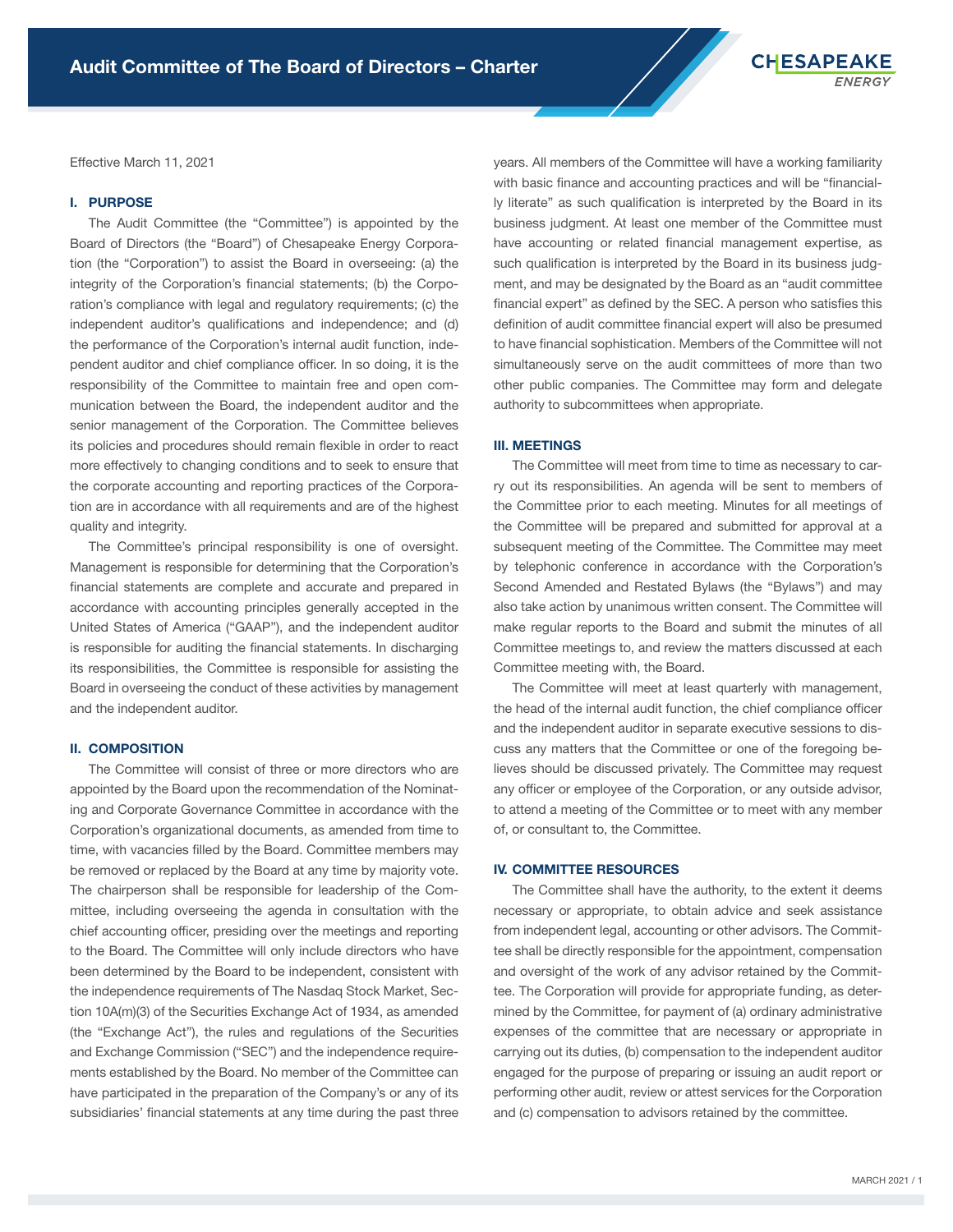## V. RESPONSIBILITIES

#### A. Independent Auditor

The Committee is directly responsible for the appointment, compensation, retention and oversight of the work of the independent auditor (including resolution of disagreements between management and the independent auditor regarding financial reporting) for the purpose of preparing or issuing an audit report or performing other audit, review or attest services for the Corporation. The Committee shall establish the terms of the engagement with the independent auditor. The independent auditor shall report directly to the Committee. To fulfill its purpose, the Committee will have the following responsibilities with respect to the independent auditor:

- 1. At least annually (or if engaging a new independent auditor, prior to such engagement), obtain from the independent auditor a written description of all relationships between the independent auditor or its affiliates and the Corporation or persons in financial reporting oversight roles at the Corporation that may reasonably be thought to bear on independence; review and discuss with the independent auditor the potential effects of any such relationships on the independence of the independent auditor; and, if necessary, make recommendations to the Board regarding any actions to be taken to ensure the independence of the Corporation's independent auditor;
- 2. Obtain and review a report from the independent auditor at least annually regarding: (a) the independent auditor's internal quality-control procedures, (b) any material issues raised by the most recent internal quality-control review, peer review or Public Company Accounting Oversight Board review of the firm, or by any inquiry or investigation by governmental or professional authorities within the preceding five years respecting one or more independent audits carried out by the firm, and (c) any steps taken to deal with any such issues;
- 3. Periodically review and evaluate the lead partner of the independent auditor team;
- 4. Ensure the rotation of the independent audit team as required by law and periodically consider whether a policy regarding the periodic rotation of independent audit firms is necessary;
- 5. Set hiring policies for employees or former employees of the independent auditor; and
- 6. Pre-approve all auditing services and permitted non-audit services (including the fees and terms thereof) to be performed for the Corporation by the independent auditor, subject to the de minimis exceptions for non-audit services described in Section 10A(i)(1)(B) of the Exchange Act which are approved by the Committee prior to the completion of the audit. The Committee may retain the independent auditor by

formal engagement letters, pursuant to pre-approval policies and procedures established by the Committee, or by the act of the Committee chairman or a subcommittee consisting of one or more members with delegated authority to grant pre-approvals of audit and permitted non-audit services. The Committee will periodically review (a) the adequacy of its policies and procedures for pre-approving the use of the independent auditor for audit and non-audit services with a view to auditor independence; (b) the audit and non-audit services pre-approved in accordance with the Committee's policies and procedures; and (c) fees paid to the independent auditor for pre-approved audit and non-audit services.

### B. Financial Reporting

To fulfill its purpose, the Committee will have the following responsibilities with respect to the Corporation's financial reporting:

- 1. Meet with the independent auditor and financial management of the Corporation to review the scope and timing of each audit;
- 2. Discuss with the independent auditor the matters required to be communicated to the Committee by applicable generally accepted auditing standards relating to the conduct of the audit and significant audit procedures;
- 3. Review and discuss with the independent auditor any difficulties encountered in the course of the audit work, including any restrictions on the scope of activities or access to requested information, and any significant or potentially significant disagreements with management;
- 4. Review and discuss with management and the independent auditor (a) significant financial reporting issues and judgments made in connection with the preparation of the Corporation's financial statements, including the effects of alternative GAAP methods on the financial statements; (b) major issues regarding accounting principles and financial statement presentations (including any significant changes in the Corporation's selection or application of accounting principles), the effects of regulatory and accounting initiatives on the financial statements, and significant commitments and contingencies and off-balance sheet structures disclosed in the financial statement notes; (c) material issues on which the audit team consulted the independent auditor's national office; (d) accounting adjustments that were noted or proposed by the independent auditors but were "passed" (as immaterial or otherwise); and (e) any management or internal control letter issued, or proposed to be issued, by the independent auditor to the Corporation;
- 5. Obtain, review and discuss reports from the independent auditor, prior to the filing of audited financial statements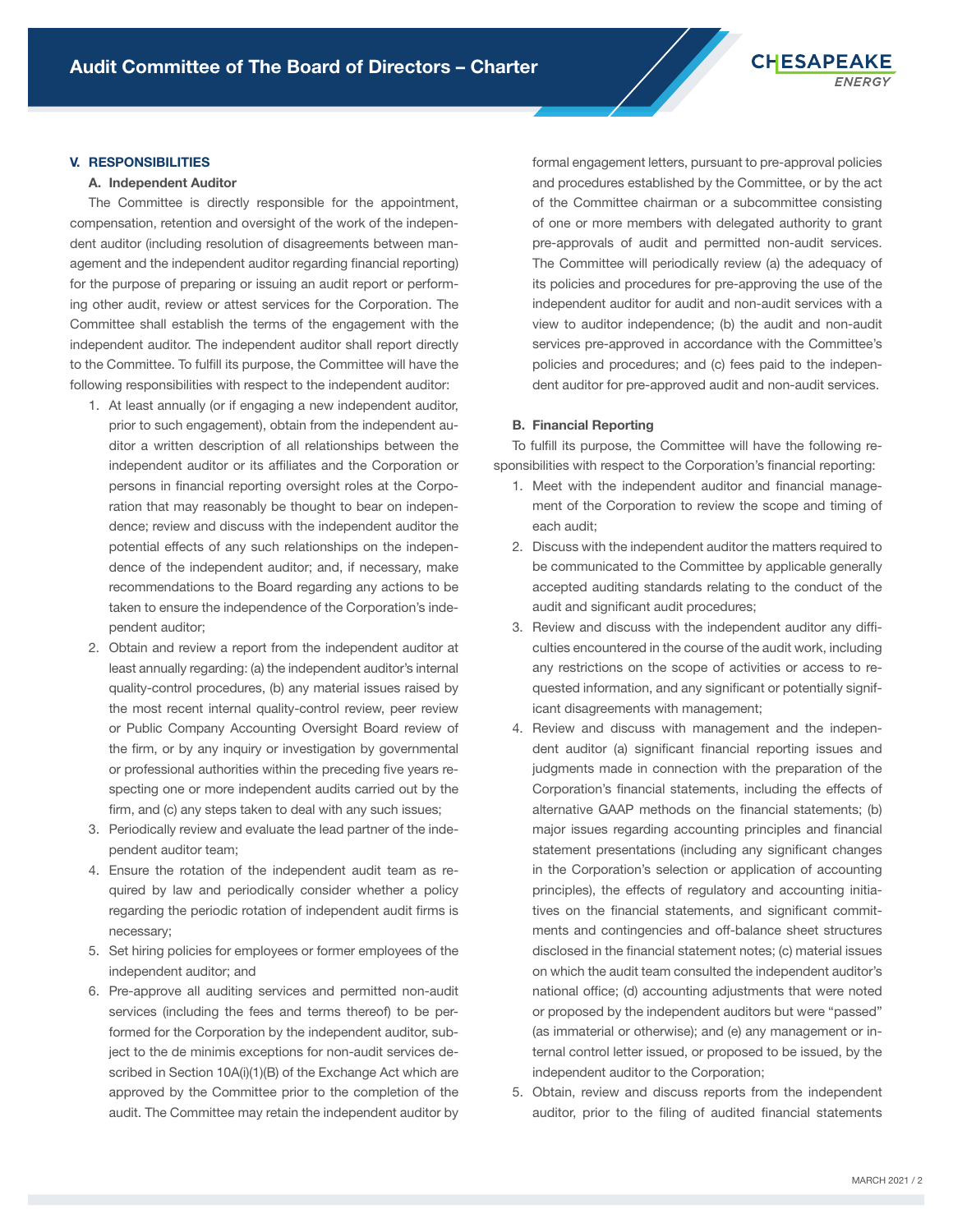with the SEC, regarding (a) all critical accounting policies and practices to be used; (b) all alternative treatments of financial information within GAAP for policies and practices related to material items that have been discussed with management, ramifications of the use of such alternative disclosures and treatments and the treatment preferred by the independent auditor; and (c) other material written communications between the independent auditor and management, such as any management letter or schedule of unadjusted differences;

- 6. Obtain assurance from the independent auditor that, in the course of conducting the audit, no illegal acts were detected or otherwise came to the independent auditor's attention that require disclosure to the Committee under Section 10A(b) of the Exchange Act, and advise the independent auditor of any violations or possible violations of laws or regulations and other matters relevant to the audit of which the Committee is aware;
- 7. Discuss with management and the independent auditor any major issues as to the adequacy of the Corporation's internal controls, any special audit steps adopted in light of material control deficiencies and the adequacy of disclosures about changes in internal control over financial reporting;
- 8. Review and discuss with management, the internal auditor and the independent auditor management's annual assessment of internal control over financial reporting and the independent auditor's audit of the effectiveness of the Corporation's internal control over financial reporting prior to the filing of the Corporation's Form 10-K;
- 9. Review and discuss with management and the independent auditor the Corporation's annual audited financial statements and its Form 10-K prior to filing with the SEC, including the Corporation's disclosures under "Management's Discussion and Analysis of Financial Condition and Results of Operations," and recommend to the Board whether the audited financial statements should be included in the Corporation's Form 10-K;
- 10. Review and discuss with management and the independent auditor the Corporation's quarterly financial statements and its Form 10-Q prior to filing with the SEC, including the results of the independent auditor's review of the quarterly financial statements and the Corporation's disclosures under "Management's Discussion and Analysis of Financial Condition and Results of Operations";
- 11. Review disclosures made to the Committee by the CEO and CFO during their certification process for the Form 10-K and Form 10-Q regarding any significant deficiencies and material weaknesses in the design or operation of internal control over financial reporting which are reasonably likely to

adversely affect the Corporation's ability to record, process, summarize and report financial information and any fraud involving management or other employees who have a significant role in the Corporation's internal control over financial reporting; and

**CHESAPEAKE** 

12. Discuss with management the Corporation's earnings press releases, including the use of pro forma information or non-GAAP financial measures, as well as financial information and earnings guidance provided to analysts. Such discussion may be done generally (consisting of discussing the types of information to be disclosed and the types of presentations to be made).

## C. Internal Audit

To fulfill its purpose, the Committee will have the following responsibilities with respect to the performance of the Corporation's internal audit function:

- 1. Review the appointment and replacement of the senior internal audit executive;
- 2. Review significant reports to management prepared by the internal audit staff and related management responses; and
- 3. Periodically review with management and the independent auditor the responsibilities, budget, staffing and scope of the internal audit function.

# D. Oversight of Risk and Legal, Regulatory and Other Compliance Matters

To fulfill its purpose, the Committee will have the following responsibilities with respect to oversight of risk and legal, regulatory and other compliance matters affecting the Corporation:

- 1. Discuss with senior management (a) the Corporation's major financial and enterprise risk exposures and the steps management has taken to monitor and control those exposures; (b) the guidelines and policies to govern the process by which risk assessment and risk management are undertaken and (c) the appropriateness of the Corporation's public disclosures with regard to risk;
- 2. Obtain reports from the Corporation's general counsel, internal audit personnel, the chief compliance officer and the independent auditor regarding compliance with applicable laws and regulations and with the Corporation's Code of Business Conduct and Ethics;
- 3. Discuss with the Corporation's general counsel and the chief compliance officer any legal, compliance or regulatory issues that could have a material effect on the Corporation's financial statements or compliance policies;
- 4. Establish procedures for the receipt, retention and treatment of complaints received by the Corporation regarding accounting, internal accounting controls or auditing matters,